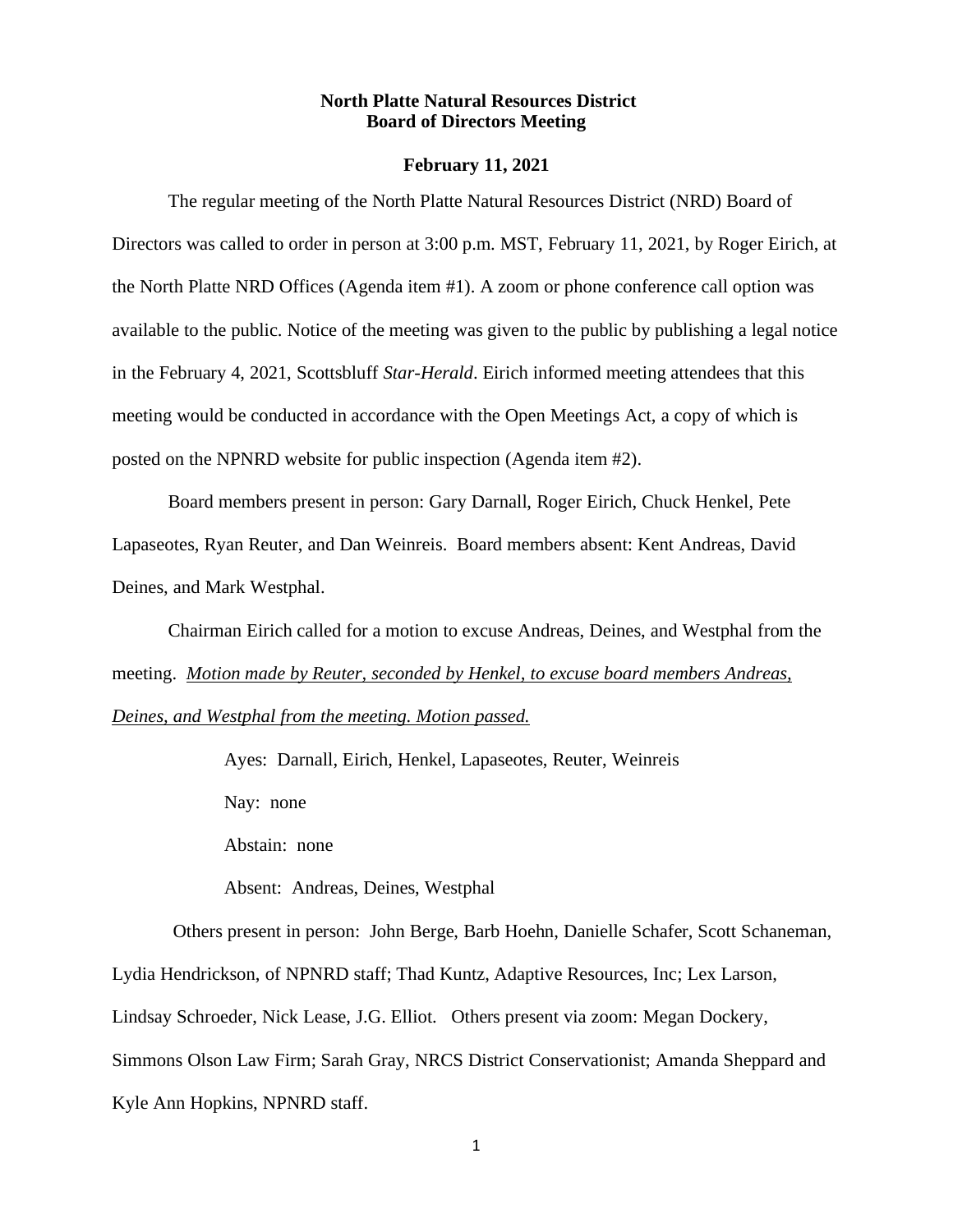The following items of informational material were made available to the Directors

electronically prior the Board Meeting:

- 1. Zoom Meeting Instructions
- 2. Final Agenda
- 3. Minutes, North Platte Natural Resources District, January 14, 2021
- 4. Final Treasurers Report
- 5. Manager's Report
- 6. NARD Update
- 7. NARD Bill Summary
- 8. WRC Minutes, January 27, 2021
- 9. Spencer Variance Application Materials, Part 1, and Part 2
- 10. Current Flow Meter Maintenance Policy
- 11. Special Flow Meter Replacement Cost Share

The following items were provided to the Directors at the Board Meeting:

The same items as listed above were provided to board members in person.

## **3. Approval of Minutes of Previous Meeting**

The Board reviewed the minutes of the January 14, 2021 regular Board meeting.

 *Motion made by Henkel, seconded by Weinreis, to approve the minutes of the January 14,* 

*2021* 

 *regular Board meeting. Motion passed.*

Ayes: Darnall, Eirich, Henkel, Lapaseotes, Reuter, Weinreis

Nay: none

Abstain: none

Absent: Andreas, Deines, Westphal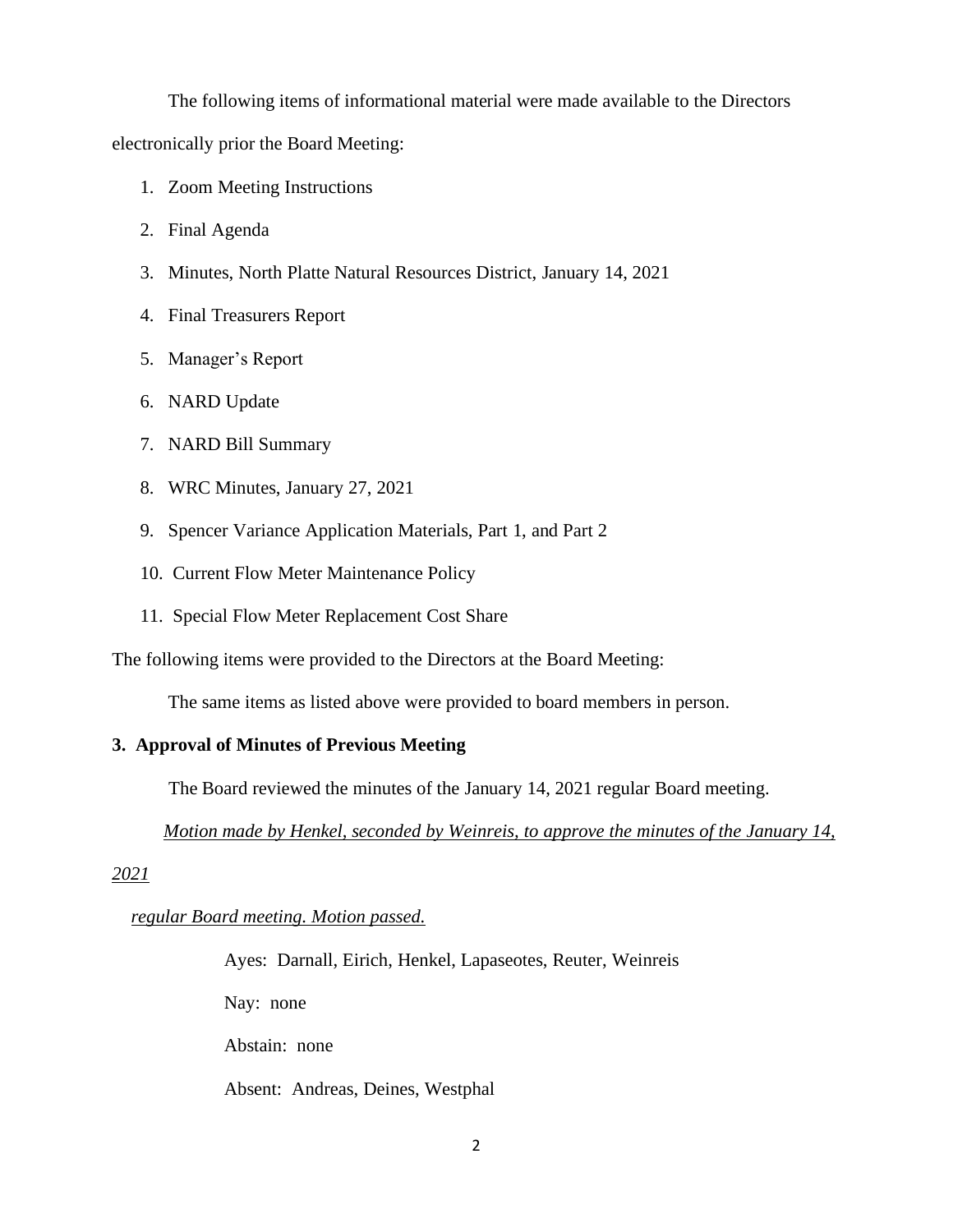#### **4. Treasurer's Report and Accounts Payable**

Ryan Reuter reviewed the Treasurer's report with the Board. *Motion made by* 

*Darnall, seconded by Henkel, to accept the Treasurer's report and pay the bills as listed.* 

*Motion passed.*

Ayes: Darnall, Eirich, Henkel, Lapaseotes, Reuter, Weinreis

Nay: none

Abstain: none

Absent: Andreas, Deines, Westphal

## **5. Comments from the Public**

None

#### **6. Manager's Report**

General Manager John Berge indicated that the written report was sent to the board and was available on the NPNRD website. He highlighted the following items:

Administrative:

- Health Insurance Costs Ryan Reuter and I both presented to the Manager's Committee and the NARD Board on health insurance costs at the end of January. We were both encouraged and discouraged by the conversation. We intend to get onto the Stop-Loss Committee Agenda for April to continue this conversation. Meanwhile, JG Elliot has offered to audit our coverages to ensure compliance with appropriate state and federal rules.
- Budget Department Heads and I began our conversation about Budgeting for FY-2022 yesterday during our monthly Department Head meeting. We anticipate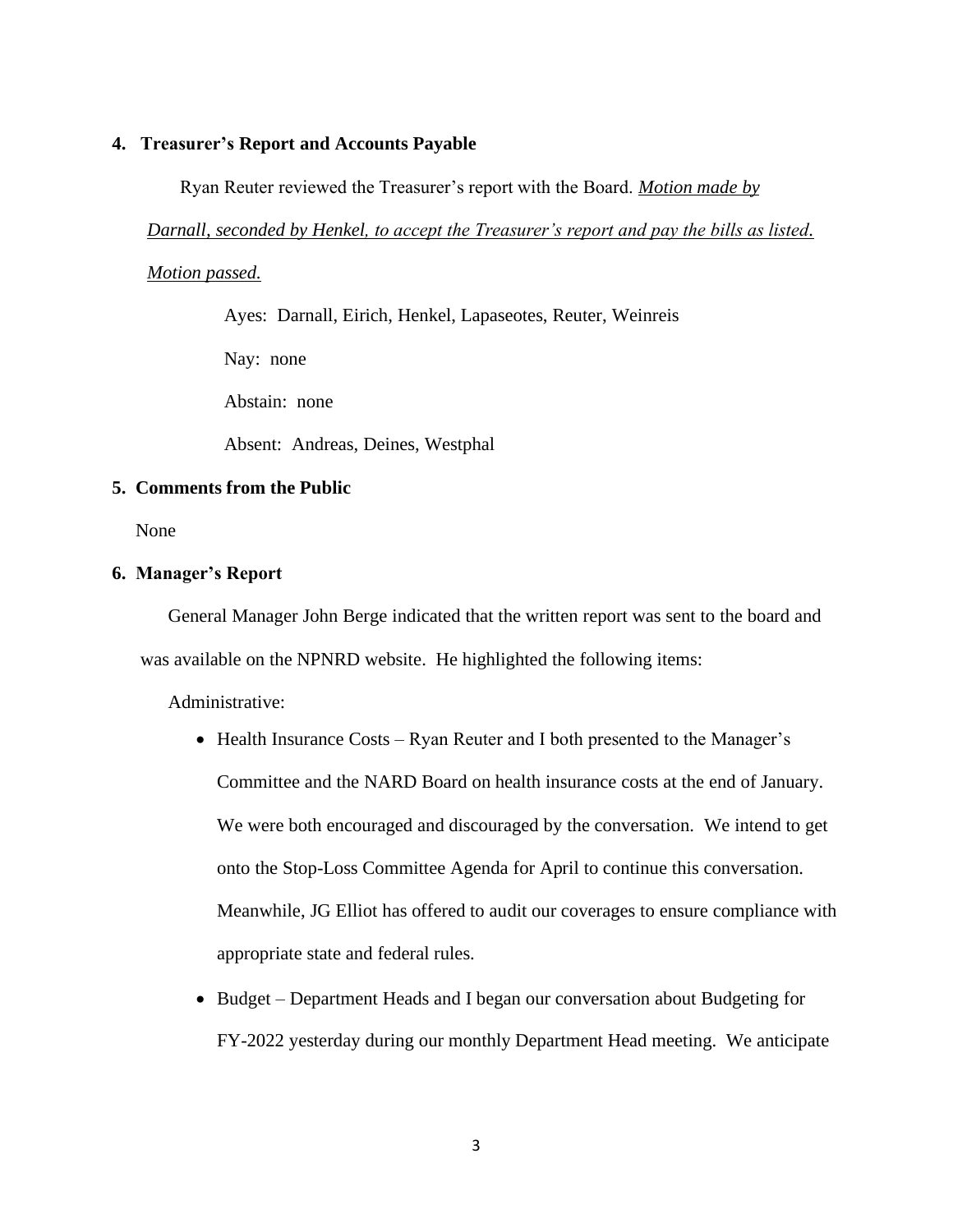following our budget timeline from years past and will be calling a Budget Committee meeting soon to discuss.

Projects and Programs:

- EPIC and PBC Funding Expansion Sign-up for the 2021 EPIC program will go from February 16-26. This has been a wildly popular and successful program, and it will expand this year. PBC has agreed to our funding proposal and the breakdown follows: 2021 Total Project Cost: \$188,905.88; NPNRD Match: \$75,562.35; WRCF (PBC): \$113,343.53. This will allow for a purchase of 4,260.39 acre-inches or 355 acre-feet of water.
- Master Planning In an effort to get this project back on track, we anticipate engaging with the Board in a meaningful way on this planning effort in March. The plan is due to be updated by next calendar year.

## **7. Legislative Update**

Berge reported on upcoming hearings and current bills in the legislature. The board packet included a table that shows bills. Some are related to Natural Resources and some to Political Subdivisions.

LR-5: Accept the findings and recommendations of the Healthy Soils Task Force submitted to the Governor and the Ag Committee. There is no request for money, just to have Nebraska recognize that we need healthy soils. This bill should be watched. If it is passed, there could become money available.

LR-11CA: A Constitutional amendment to require enactment of consumption tax and prohibit certain other forms of taxation. Erdman is the driving force for this bill. Could be a problem on big ticket items.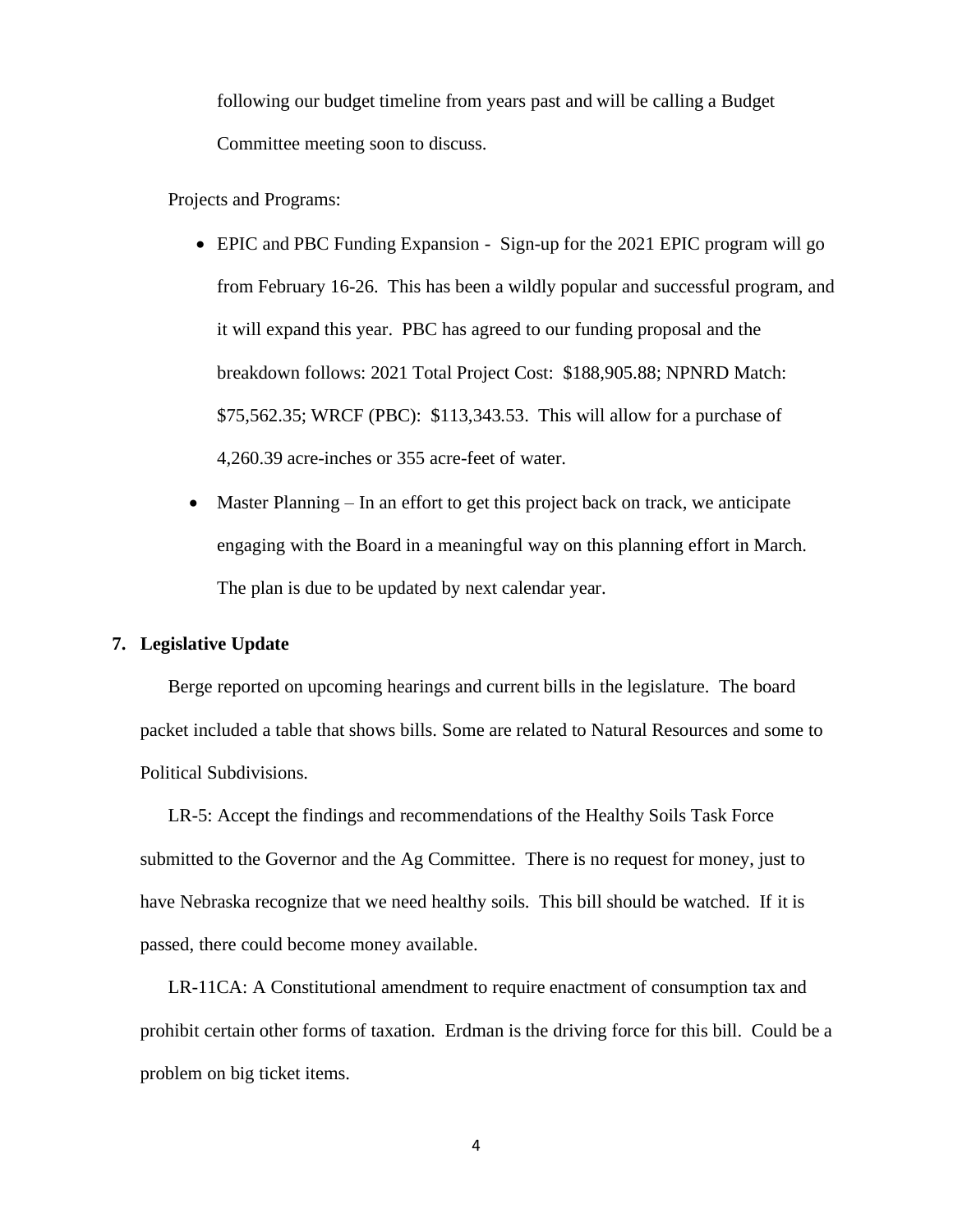LR22CA: Constitutional amendment to limit the total amount of property tax revenue that may be raised by political subdivisions. This is the 3% rule.

LR23: Interim study to examine the progress of natural resources districts in fulfilling their originally intended purpose. NRD supports this bill from Erdman. It is a study to determine if NRD's are doing their job.

LB-83: Change the Open Meetings Act to provide for virtual conferencing. This would allow for zoom on all meetings.

LB-112: Require members of the public to be allowed to speak at each meeting subject to the Open Meetings Act. Allows for any comment by the public.

LB-133: Adopt the Nebraska EPIC Consumption Tax Act and eliminate certain other taxes. Sen. Erdman has proposed putting this on the ballot.

LB-176: Provide an income tax credit for certain agricultural producers. Everyone is eligible for this. It needs to be more fully flushed out.

LB-483: Require the University of Nebraska to develop a Climate Action Plan. The association opposed this as it would be a use of funds that were appropriated to something else.

LB-589 & LB-591: Proposed by Sen. Groene. 589 Changes requirement for integrated management plant by Natural Resources Districts. This should be done by stakeholders, not legislation. 591 Requires a permit for any natural resources district water augmentation project. This bill is in reference to the wells down south on NCORPE.

#### **8. Report from the Water Resources Committee**

 a.Discussion of Pending Request for Variance from the Certification Chapter of the District's Rules and Regulations for Walter Spencer Family, LLC.

5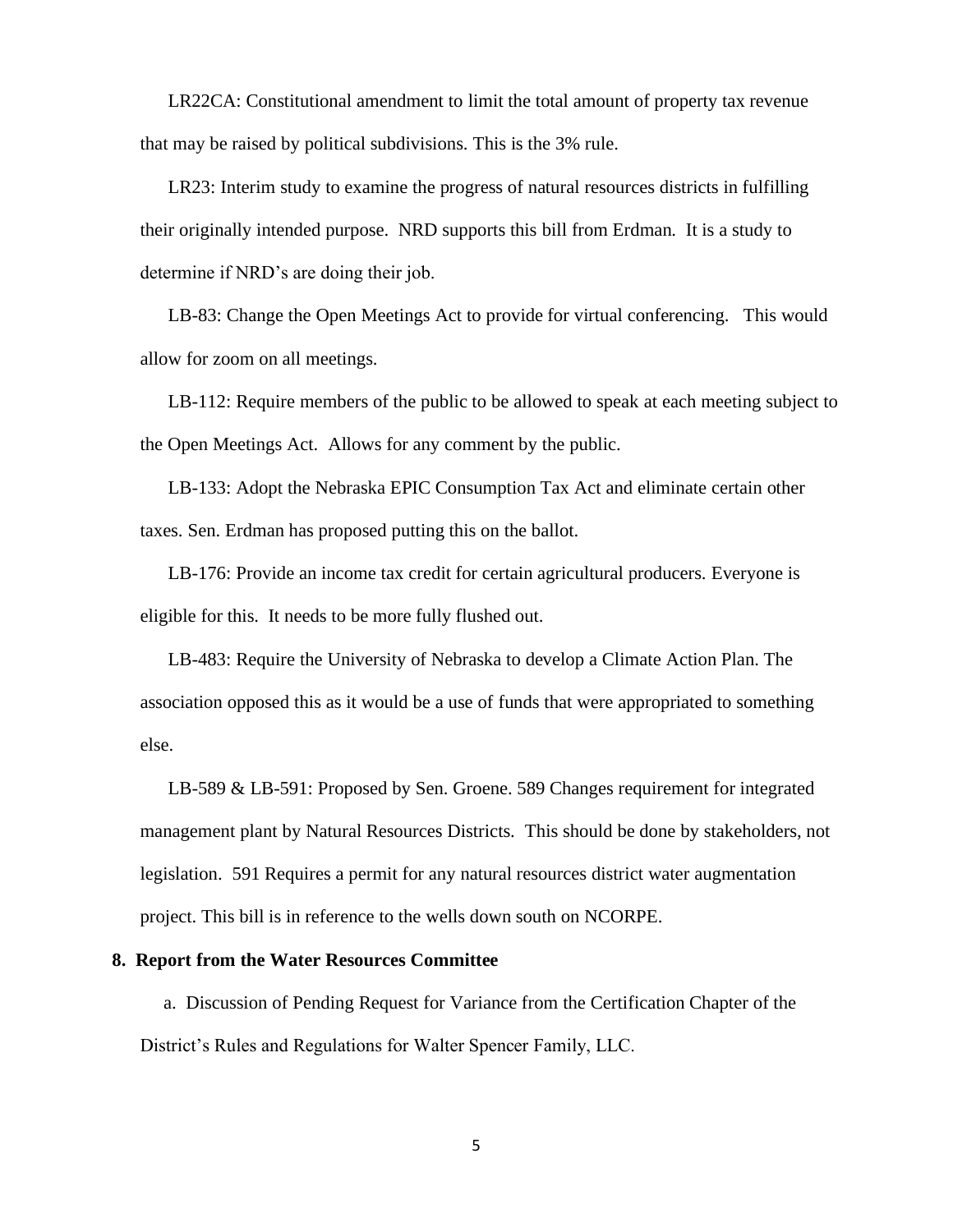The new chairman (Andreas) is absent so Berge gave the report. A meeting was called for the Water Resources Committee on January 27, 2021 to discuss two items. The first is a variance application. When ground water acres were being certified, landowners would bring in materials (FSA-578's) to prove that acres were irrigated and were eligible to be certified. This landowner had two properties for certification, one property was certified, and one was not. The well on the second property was not registered with the State of Nebraska. This NRD was assisting producers in completing those well registrations with The Department of Natural Resources (DNR). In this case, NPNRD did not get the well registration sent to DNR. The landowner did not follow up with us to make sure the well got registered. This well has since been registered with DNR but the certification of 75.6 acres with NPNRD did not happen. The current landowners, who are heirs to the estate of the previous landowner, have filed a variance to have these acres certified with NPNRD. The acres would then be commingled. This variance application has been referred to the Board for hearing. *Motion made by Weinreis, seconded by Reuter, to move the variance application to hearing in March. Motion passed.*

> Ayes: Darnall, Eirich, Henkel, Lapaseotes, Reuter, Weinreis Nay: none

Abstain: none

Absent: Andreas, Deines, Westphal

Berge indicated that the hearing will be noticed for the same day as the board meeting at 2:30 p.m.

b. Discussion of Flowmeter Maintenance Policy.

 The second item for discussion is that a number of battery-operated flow meters (i.e., Seametrics and Senninger) are updated with new batteries each year and a lot of labor goes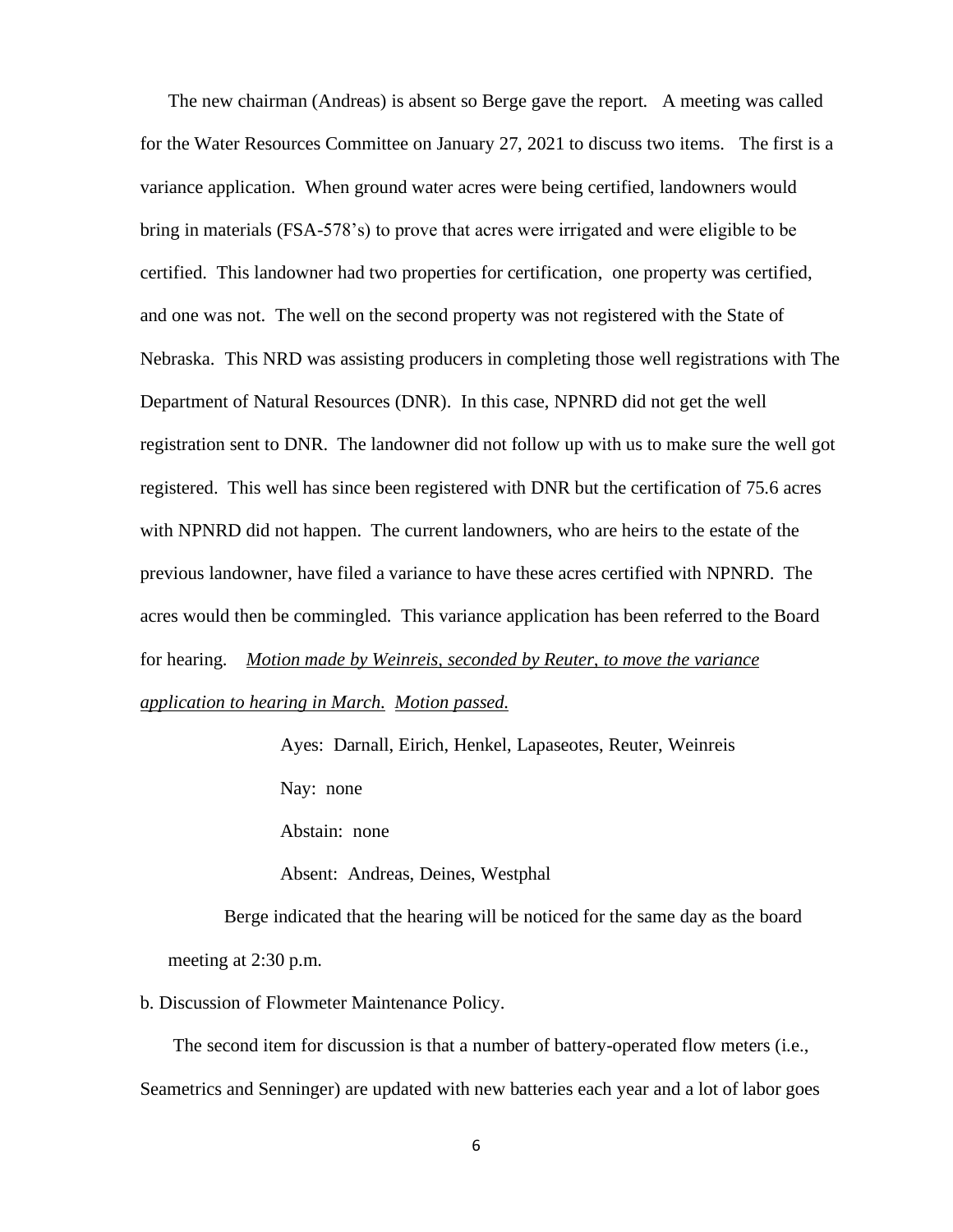into getting these changed. There are 314 meters total in this category and the two brands in question are listed above. Seametrics flow meters did not require a lot of extra pipe work to install. There are three other brands of flow meters that on the approved list that would require less maintenance. Those meters would have a five-year battery life. Flowmeter maintenance policy was last updated in July of 2019. NPNRD spends approximately \$25, 000.00 on maintenance and it takes that much to collect the established fees. We have a better system in place now for collections and it is not such a problem to collect the fees. Receivables are down to \$46, 000.00. This is down from a high of \$100,000.00 for several months. Staff have worked with Megan Dockery and Steve Smith (attorneys) on a letter to people who are late to pay. Language will be updated to describe how late payments will be handled.

c. Consideration of Special Cost-Share for Flowmeter Compliance.

Different flow meters have different piping requirements. Netafim metes are more expensive to install but the lower cost of piping offsets the difference between those and McCrometer. We have had multiple conversations with Seametrics and cannot come to an agreement on making the batteries work. The more of these meters we get off the network, the better. Funds for cost share to replace them could come from the OA/FA contingency fund.

 *Motion made by Lapaseotes, seconded by Weinreis, to establish a specially designated cost-share to convert Seametrics and Senninger flow meters to those that are on the approved meter list. This cost-share shall be 75% of the cost up to \$1050.00.* 

> Ayes: Darnall, Eirich, Henkel, Lapaseotes, Reuter, Weinreis Nay: none Abstain: none

Absent: Andreas, Deines, Westphal